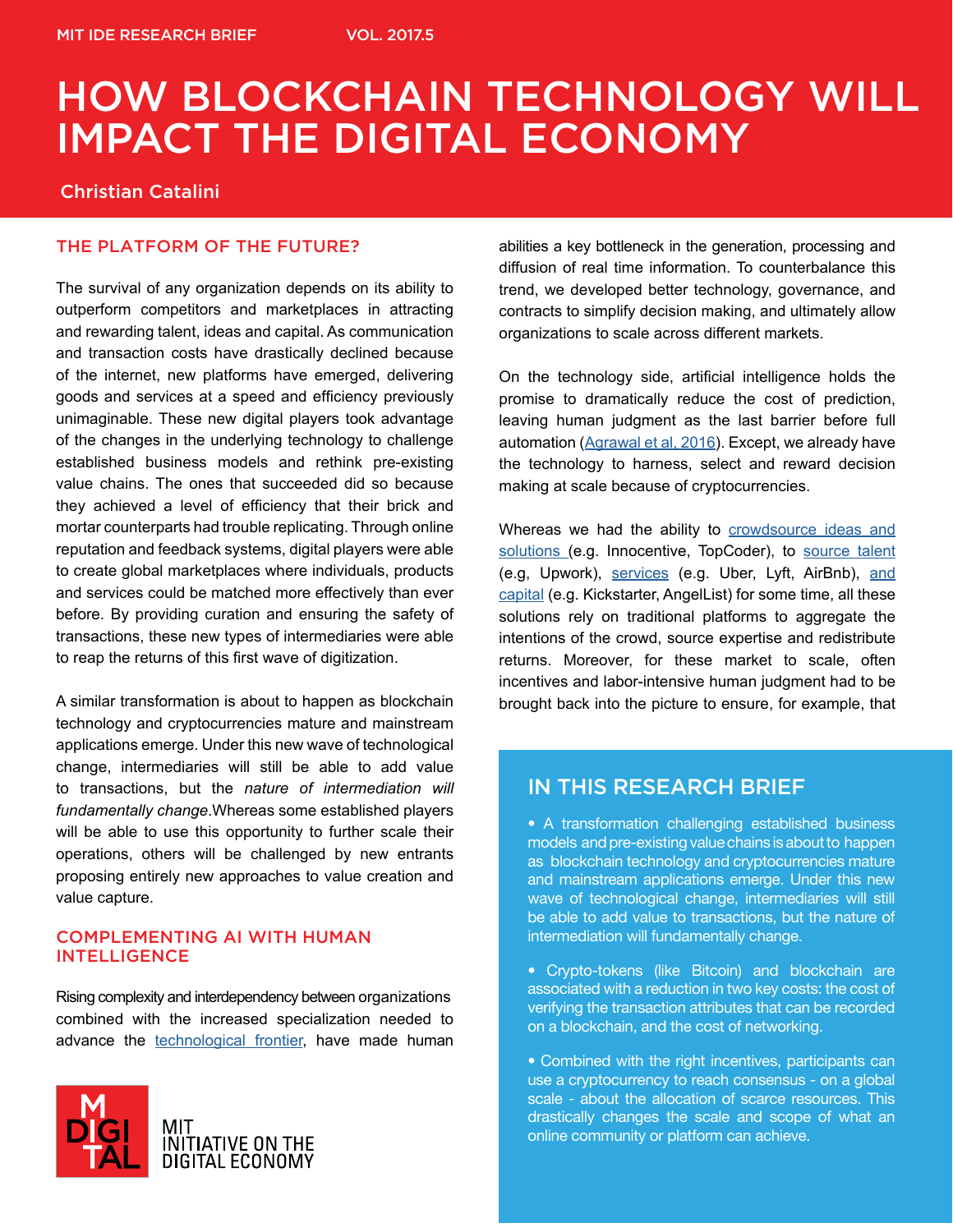## HOW BLOCKCHAIN TECHNOLOGY WILL IMPACT THE DIGITAL ECONOMY Christian Catalini

professional investors had a reason to [help the crowd](https://papers.ssrn.com/sol3/papers.cfm?abstract_id=2569988) [sift through t](https://papers.ssrn.com/sol3/papers.cfm?abstract_id=2569988)housands of startups asking for funding. All these platforms, by building the reputation, payment and curation systems needed for exchanges to safely take place, were able to place themselves at the center of these new marketplaces. While information was freely flowing thanks to the internet, the flow of value was not.

#### A NEW WAY TO SCALE A GLOBAL PLATFORM

To understand the transformation brought by blockchain technology, it is useful to start from its largest implementation to date: Bitcoin. Although often criticized for its inability to match the performance of existing payments networks or the requirements of the financial system and governments, Bitcoin is extremely successful at solving the problem it was designed for: allowing a global network to securely transact and exchange value without the need of a costly intermediary. Through a clever mix of game theory and cryptography, the Bitcoin network is able to reach consensus about the true state of its distributed ledger at regular intervals.

While the energy and computational waste associated with this approach is often criticized, it is exactly the sunk computational cost (proof-of-work) that secures the Bitcoin ledger from an attack. By throwing cheap hardware at the problem, Bitcoin replicates the financial system's ability to transfer value without many of the tasks and costs typically involved in running and securing traditional transactions. Furthermore, it does so while minimizing the degree of trust parties have to place in each other when transacting, mimicking digitally many of the features - [including the privacy ones -](http://) of cash.

#### FROM BITCOIN TO THE MARKETPLACES ENABLED BY CRYPTO-TOKENS

The marketplaces enabled by crypto-tokens (e.g. Ethereum) represent a new type of organizational form: one that resembles a spot market in its decentralized and incentives-driven nature, but one that can also



For example, while still in their infancy, smart contracts can add nuance to the transactions performed on top of a cryptocurrency, allowing for new types of agreements and exchanges to emerge. The organizations adopting them will benefit from substantial economies of scale in the way they match the supply and demand of capital, talent and ideas, as they will be able to tap resources on a global scale without the infrastructure costs of incumbents. When developed as open protocols, these ecosystems will also benefit from innovators expanding their potential in multiple different directions, most of which the original organization would not have imagined.

BITCOIN IS EXTREMELY SUCCESSFUL AT SOLVING THE PROBLEM IT WAS DESIGNED FOR: ALLOWING A GLOBAL NETWORK TO SECURELY TRANSACT AND EXCHANGE VALUE WITHOUT THE NEED OF A COSTLY INTERMEDIARY.

Whereas most existing firms are currently tempted to adopt blockchain technology predominantly as a way to lower costs and push for standardization within their industry, the architectural nature of the innovation may make some incumbents ill-equipped for its longrun implications. By trying to preserve the current competitive structure of their industry and the value of their complementary assets, incumbents may fail to realize that crypto-tokens allow for a radically novel approach to value creation and capture. In this new regime intermediaries can still add substantial value to markets, but this will not come anymore from simply controlling the transfer of value, the settling of payments or the underlying digital assets.

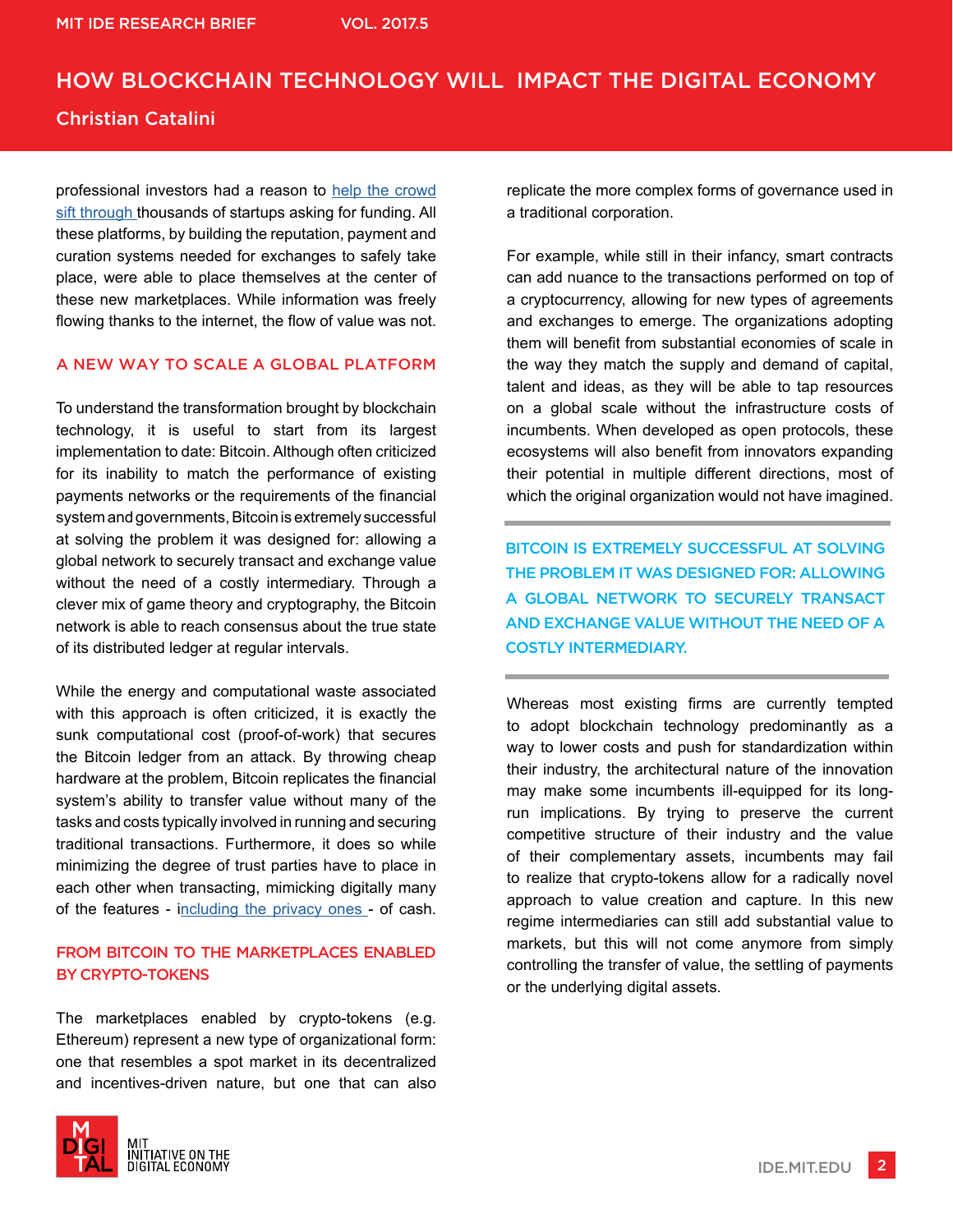# HOW BLOCKCHAIN TECHNOLOGY WILL IMPACT THE DIGITAL ECONOMY Christian Catalini

#### A NEW DIGITAL ECONOMY?

Crypto-tokens and blockchain are associated with a reduction in [two key costs](https://papers.ssrn.com/sol3/papers.cfm?abstract_id=2874598): the cost of verifying the transaction attributes that can be recorded on a blockchain, and the cost of networking ([Catalini and](https://papers.ssrn.com/sol3/papers.cfm?abstract_id=2874598) [Gans, 2016\)](https://papers.ssrn.com/sol3/papers.cfm?abstract_id=2874598). For a market to function, key attributes of the individuals, firms, goods and services involved need to be verified and audited before and after transactions take place. Whereas this process is often labor-intensive or requires a third-party to ensure market safety, it can be cheaply implemented on a distributed ledger. But the timestamping ability and immutable nature of a blockchain are not what make the technology a radical innovation. In fact, these two features fit well into incumbents' value chains as they allow for reductions in costs through cheaper forms of settlement and reconciliation.

IN THIS NEW REGIME INTERMEDIARIES CAN STILL ADD SUBSTANTIAL VALUE TO MARKETS, BUT THIS WILL NOT COME FROM SIMPLY CONTROLLING THE TRANSFER OF VALUE, THE SETTLING OF PAYMENTS OR THE UNDERLYING DIGITAL ASSETS.

The [architectural change b](http://dimetic.dime-eu.org/dimetic_files/HendersonClarkASQ1990.pdf)rought by cryptocurrencies is tied instead to their use of a native token to incentivize the growth, operations, and securing of a platform. Like in Bitcoin, the token can bootstrap the development of an entire innovation ecosystem where anyone can build novel applications on top of the underlying protocol without requiring permission from a network operator or intermediary. Combined with the right incentives, participants can use

a cryptocurrency to reach consensus - on a global scale - about the allocation of scarce resources. This drastically changes the scale and scope of what an online community or platform can achieve.

In their seminal work, Jensen and Meckling (1976) defined the firm as a `nexus of contracts': cryptotokens are the natural next step in our search for an organizational form that can transcend geographical boundaries and allocate resources more efficiently. This new form will combine the efficiency of a spot market with the more complex forms of governance and incentives used within today's organizations. By automating the aggregation of information and preferences, and overcoming the limits of our cognitive ability, the ecosystems built on top of blockchain technology will be able to source and remunerate talent, ideas and capital at a scale previously unimaginable. As described by Hayek in his seminal work on the price system: *'[i]f we possess all the relevant information, if we can start out from a given system of preferences, and if we command complete knowledge of available means, the problem which remains is purely one of logic'.*